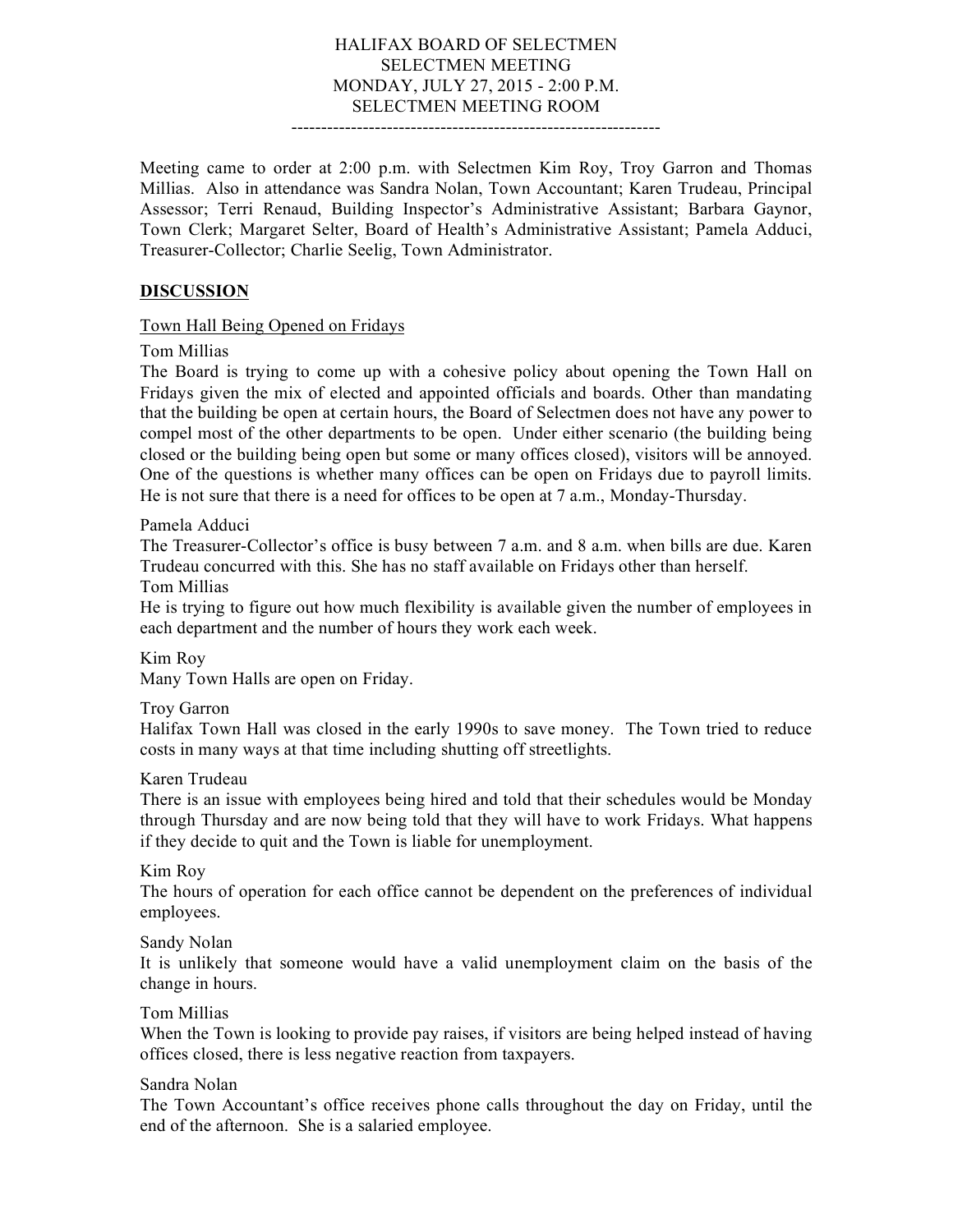## Margaret Selter

The Board of Health's office usually has someone in the office for at least half the day on Friday.

Tom Millias

It would be good to have someone in the office and the office be open on Fridays even for a limited number of hours. There is the argument that employees get more work done on Fridays. There have been individual discussions about the building being open on Fridays, but not a group discussion. It can be just as bad to have the building open, but offices closed.

# Terri Renaud:

Some departments may need to make adjustments in their schedules. For instance, the Building Inspector's office is open at 7am, Monday-Thursday. Opening on Friday might change that to 9am.

Tom Millias

Contractors will adapt to changes in hours. The building should be open if it can be one.

Terri Renaud

If there are few visitors on Fridays, then it would make sense to revert to the 7 a.m. opening and be closed on Fridays.

Sandra Nolan

Many departments have already planned their summer schedules around vacations and days off for employees. Some offices that are closed during the summer may be open for a few hours each Friday in the fall. She is surprised to see how many visitors have come to Town Hall on the Fridays that we've been open.

Tom Millias

Some people come in to visit the Collector's office because they have to pay bills by that date.

Kim Roy

Is interest charged for Fridays when interest is being calculated for late bills?

Pamela Adduci Yes, just as it is for Saturdays and Sundays.

Tom Millias

Are Friday openings doable for any departments?

Pamela Adduci

Full-time elected officials would have to work 40 hours per week whether the building is open or not.

Tom Millias: Can department schedules be changed?

Pamela Adduci

When she was conducting interviews for jobs in her office, some people were specifically interested in the four-day work week.

Kim Roy

In those departments with multiple employees, they could rotate working on Fridays.

Tom Millias Either you can or you can't work out a schedule.

Sandra Nolan

The Collector's office may want more hours on Fridays depending on the schedules of when bills are due.